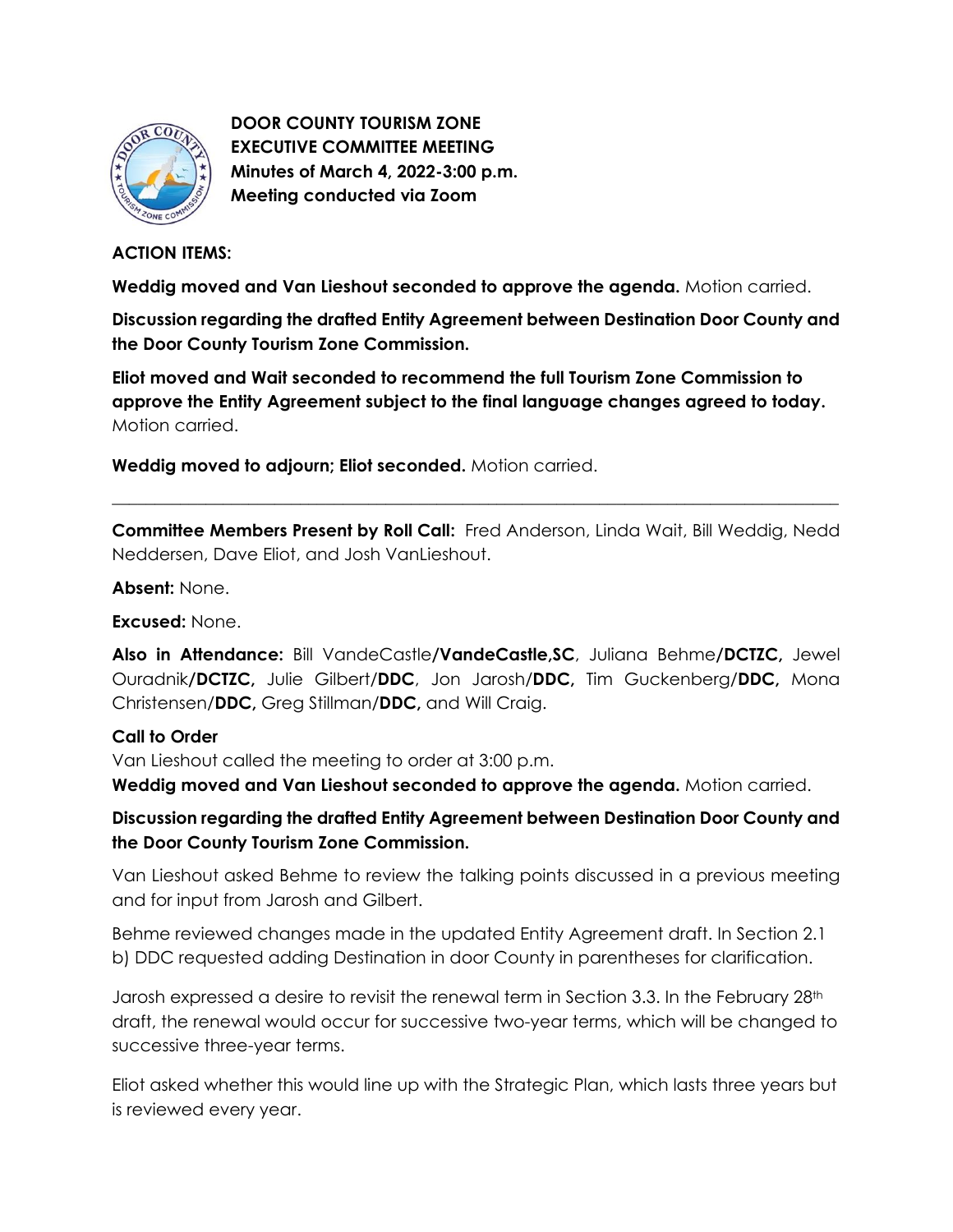Gilbert said there would be yearly updates and flexibility but a longer period would be necessary for infrastructure plans especially.

Behme said In Section 4.1, the word "the" will be removed after "sustainable."

Behme said in Section 4.2 b) in order for DDC to apply the goals determined in the Strategic Planning Committee meeting and workload, it was suggested that the presentation on the previous year's goals and objectives be moved to September 1st of each year. The Commission will need to provide approval due to the fact that the goals and objectives are going to be strongly related to the budget.

Jarosh suggested changing Section 5.3 to the following "Bureau Board Meetings and Executive Committee Meetings. The Bureau recognizes the importance of transparent governance and will hold meetings that are open to the public, except for closed sessions related to litigation, advice from legal counsel, personnel matters, or contract negotiations. Meeting agendas shall be publicly posted. Meeting minutes will also be posted to its website.

Van Lieshout requested bimonthly meetings for the Executive committee and Board in addition to a deadline for agenda postings.

Eliot asked DDC to follow open meetings law in regard to closed session items.

Van Lieshout agreed to not include the entirety of open meetings law if the previous requirements above were met.

Eliot thanked DDC for offering to include public comment in their meetings.

Van Lieshout said agendas could be posted 24 hours in advance with 2 hours' notice for an emergency meeting on their website.

The Executive Committee members indicated agreement.

Vande Castle reviewed current laws relating to quasi-governmental bodies and how open meetings law relates to entities who receive the majority of their funds from public sources.

Behme said Section 5.6 was modified to include language on municipal investment related to overnight stays and municipal spending guidance.

Van Lieshout clarified that DDC's ex officio member on the Tourism Zone Commission would not be possible due to the ordinance creating the Zone.

Vande Castle said meetings are open under open meeting law and any DDC members or staff could attend at any time to give input.